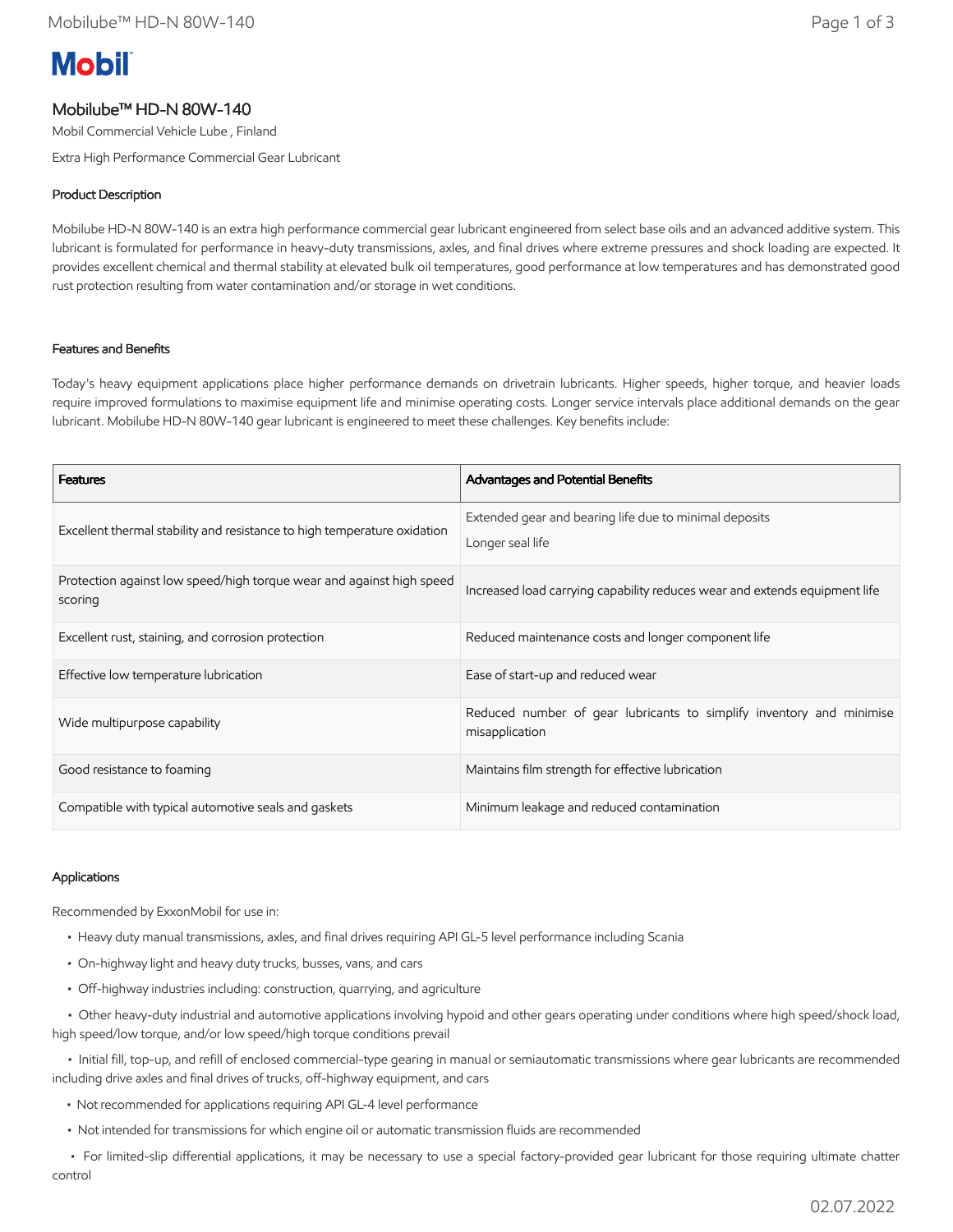## Specifications and Approvals

This product meets or exceeds the requirements of:

API GL-5

## Properties and Specifications

| Property                                      |             |
|-----------------------------------------------|-------------|
| Grade                                         | SAE 80W-140 |
| Density @ 15.6 C, kg/l, ASTM D4052            | 0.892       |
| Flash Point, Cleveland Open Cup, °C, ASTM D92 | 196         |
| Kinematic Viscosity @ 100 C, mm2/s, ASTM D445 | 25.3        |
| Kinematic Viscosity @ 40 C, mm2/s, ASTM D445  | 262         |
| Pour Point, °C, ASTM D97                      | $-30$       |
| Viscosity Index, ASTM D2270                   | 125         |

#### Health and safety

Health and Safety recommendations for this product can be found on the Material Safety Data Sheet (MSDS) @ [http://www.msds.exxonmobil.com/psims](http://www.msds.exxonmobil.com/psims/psims.aspx) /psims.aspx

All trademarks used herein are trademarks or registered trademarks of Exxon Mobil Corporation or one of its subsidiaries unless indicated otherwise.

09-2021 ExxonMobil Finland Oy Ab Satamatie 10 21100 Naantali - FINLAND

+358 (0) 10 40 8500 [http://www.mobil.fi](http://www.mobil.fi/)

Typical Properties are typical of those obtained with normal production tolerance and do not constitute a specification. Variations that do not affect product performance are to be expected during normal manufacture and at different blending locations. The information contained herein is subject to change without notice. All products may not be available locally. For more information, contact your local ExxonMobil contact or visit [www.exxonmobil.com](http://www.exxonmobil.com/)

ExxonMobil is comprised of numerous affiliates and subsidiaries, many with names that include Esso, Mobil, or ExxonMobil. Nothing in this document is intended to override or supersede the corporate separateness of local entities. Responsibility for local action and accountability remains with the local ExxonMobil-affiliate entities.